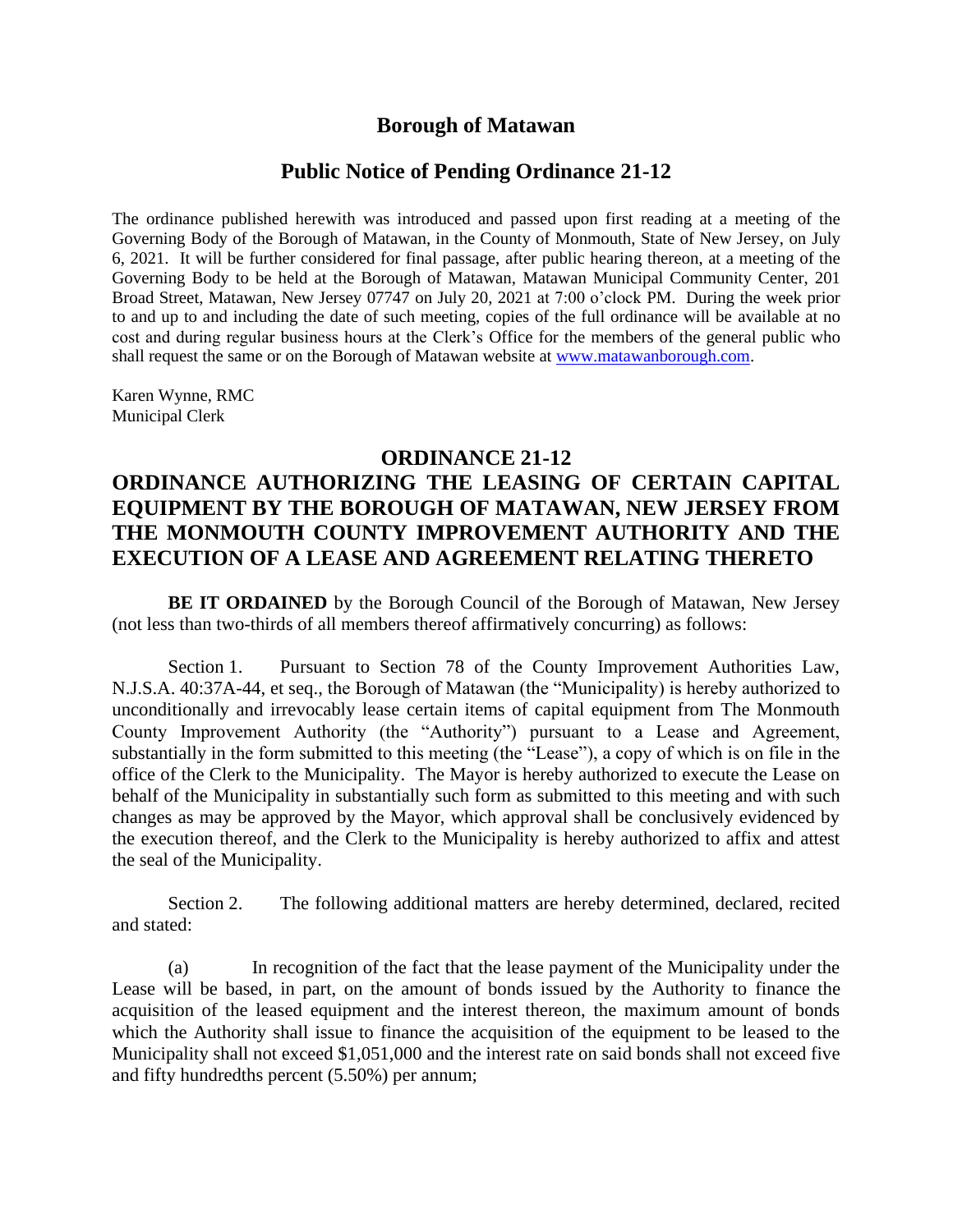(b) The items to be leased from the Authority shall be as set forth in Schedule A hereto; provided that the Mayor or any authorized municipal representative (as defined in the Lease) may substitute or add items of equipment in accordance with the provisions of the Lease; and

(c) The lease term applicable to a particular item of leased equipment shall not exceed the useful life of such item.

Section 3. This ordinance shall take effect twenty (20) days after the first publication thereof after final adoption as provided by law.

| <b>Equipment</b>                      | <b>Useful Life</b><br>(Years) | Lease Term<br>(Years) | <b>Estimated Cost</b> |
|---------------------------------------|-------------------------------|-----------------------|-----------------------|
| OEM:                                  |                               |                       |                       |
| 2021 Ford F-150 4Dr. 4WD SSV          |                               |                       |                       |
| Pick-Up, upfitting and markings       | 5                             | 5                     | \$<br>46,000          |
| LED Light Tower trailer               | 15                            | 10                    | 15,000                |
| <b>Fire Prevention:</b>               |                               |                       |                       |
| Vehicles (2)                          | 5                             | 5                     | 35,000                |
| DPW:                                  |                               |                       |                       |
| Dump Truck                            | 5                             | 5                     | 106,578               |
| <b>Mason Dump Truck</b>               | 5                             | 5                     | 53,289                |
| <b>Utility Truck</b>                  | 5                             | 5                     | 46,576                |
| Leaf Vactor Truck (Vacuum Leaf        |                               |                       |                       |
| Collection Loader)                    | 15                            | 10                    | 208,567               |
| <b>Police Department:</b>             |                               |                       |                       |
| Panasonic Body-Worn Camera            |                               |                       |                       |
| Package with storage & software       | 5                             | 5                     | 90,000                |
| <b>Axon Conducted Energy Devices</b>  |                               |                       |                       |
| (Tasers)                              | 5                             | 5                     | 30,000                |
| <b>Automated License Plate Reader</b> |                               |                       |                       |
| (Leonardo ELSAG)                      | 5                             | 5                     | 15,000                |
| Panasonic CF-33 Laptops for front-    |                               |                       |                       |
| line patrol vehicles                  | 5                             | 5                     | 35,000                |
| 2021 Ford F-150 4Dr. 4WD SSV          |                               |                       |                       |
| Pick-Up, upfitting and markings       | 5                             | 5                     | 46,000                |
| Hitch Mounted Light Tower for Pick-   |                               |                       |                       |
| up                                    | 5                             | 5                     | 3,000                 |

# **SCHEDULE A - EQUIPMENT LIST**

Borough of Matawan